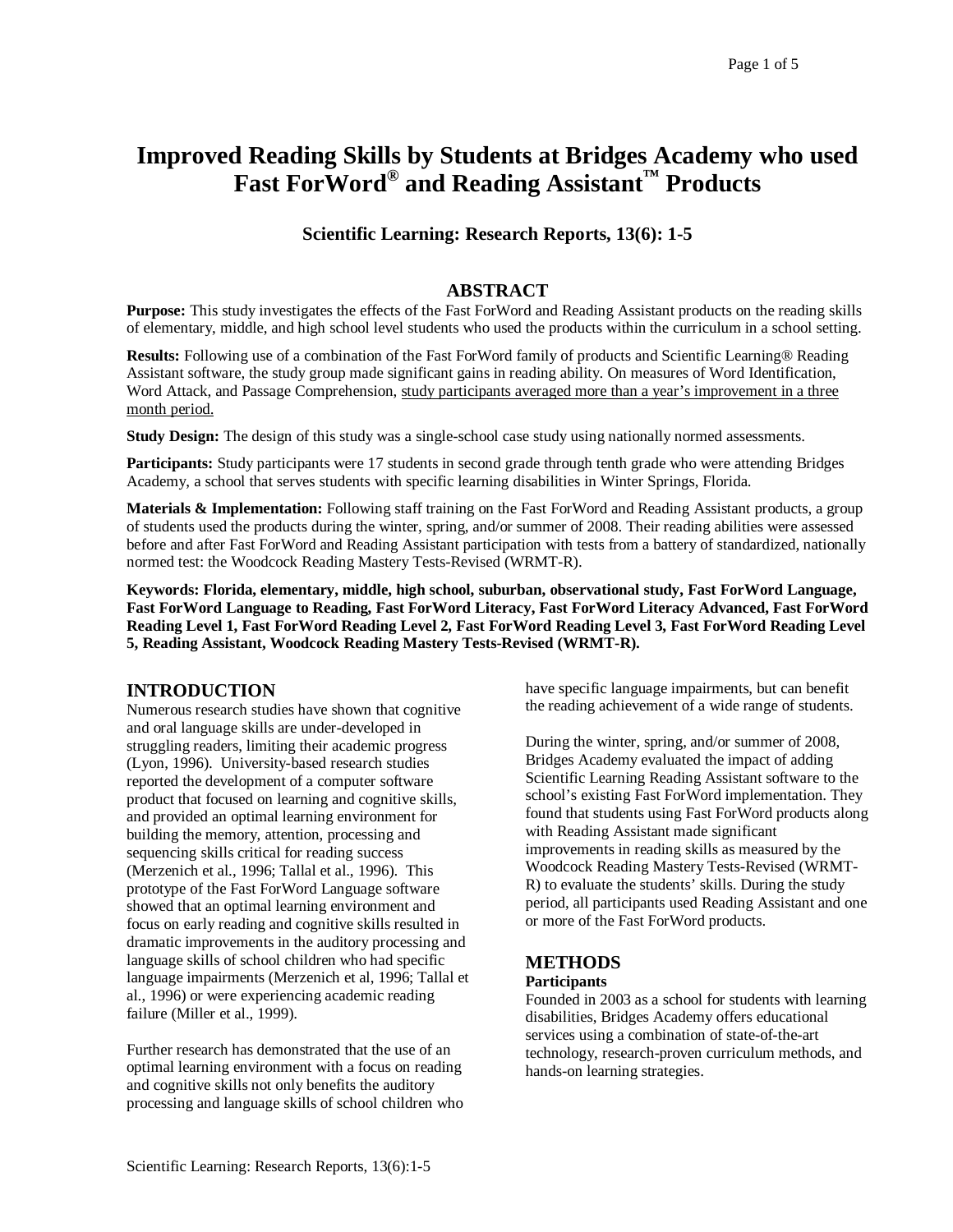Between December of 2007 and September of 2008, 17 students attending Bridges Academy participated in this study. This group included students from grades 2 through 10 (grade level at the beginning of the study). Of the 17 participants, 12 had been diagnosed with one or more learning disorders including attention deficit disorder (ADD), auditory processing disorder (APD), autism, dyslexia, Kleinfeldter's syndrome, speech/language impairment (SLI), and specific learning disability (SLD).

Before and after Fast ForWord and Reading Assistant participation, the students were assessed with three tests from the Woodcock Reading Mastery Tests-Revised (WRMT-R). School personnel administered the tests and reported scores for analysis.

#### **Implementation**

Educators were trained in current and established neuroscience findings on how phonemic awareness and the acoustic properties of speech impact rapid development of language and reading skills; the importance of guided oral reading practice for building reading fluency; the scientific background validating the efficacy of the products; methods for assessment of potential candidates for participation; the selection of appropriate measures for testing and evaluation; effective implementation techniques; approaches for using Progress Tracker reports to monitor student

performance; and techniques for measuring the gains students have achieved after they have finished using Fast ForWord and Reading Assistant products.

#### **Materials**

The Fast ForWord products are computer-based products that combine an optimal learning environment with a focus on early reading and cognitive skills. Each product includes several exercises designed to build cognitive skills critical for all learning, such as attention and memory. These exercises simultaneously develop academic skills critical for reading, such as English language conventions, phonemic awareness, vocabulary, and comprehension.

Scientific Learning Reading Assistant is a computerbased tutor for guided oral reading. Combining advanced speech recognition technology with research-based interventions, Reading Assistant helps elementary and secondary students strengthen their reading fluency, vocabulary and comprehension.

Some of the primary skills developed by these products are outlined in Table 1. More detailed descriptions of the exercises and learning modes within each product can be found online at http://www.scientificlearning.com.

| Primary Skills<br><b>Product Name</b> | ళ<br>Sequencing<br>Accuracy<br>Listening<br>Auditory | Word Recognition<br>Auditory | English Language<br>Conventions | Directions<br>Following | Comprehension<br>Listening | Awareness<br>Skills<br>Phonological<br>Phonemic | Analysis<br>Phonics<br>Word | Fluency | Vocabulary | Reading Comprehension |
|---------------------------------------|------------------------------------------------------|------------------------------|---------------------------------|-------------------------|----------------------------|-------------------------------------------------|-----------------------------|---------|------------|-----------------------|
| Fast ForWord Language                 |                                                      |                              |                                 |                         |                            |                                                 |                             |         |            |                       |
| Fast ForWord Language to Reading      | $\bullet$                                            |                              |                                 |                         |                            | ٠                                               | $\bullet$                   |         |            |                       |
| Fast ForWord Literacy                 |                                                      |                              |                                 |                         | ٠                          | $\bullet$                                       |                             |         |            |                       |
| Fast ForWord Literacy Advanced        |                                                      |                              |                                 |                         |                            | ٠                                               |                             |         |            |                       |
| Fast ForWord Reading Level 1          |                                                      |                              |                                 |                         | ٠                          | $\bullet$                                       | $\bullet$                   |         |            |                       |
| Fast For Word Reading Level 2         |                                                      |                              |                                 |                         | ٠                          | $\bullet$                                       | $\bullet$                   | ٠       |            |                       |
| Fast ForWord Reading Level 3          |                                                      |                              |                                 |                         |                            | ٠                                               |                             |         |            |                       |
| Fast ForWord Reading Level 5          |                                                      |                              |                                 |                         |                            | $\bullet$                                       | $\bullet$                   |         |            |                       |
| Reading Assistant                     |                                                      |                              |                                 |                         |                            |                                                 |                             |         |            |                       |

*Table 1: The Fast ForWord and Reading Assistant products work on numerous cognitive and early reading skills. The primary skills focused on by each product are noted in the table.*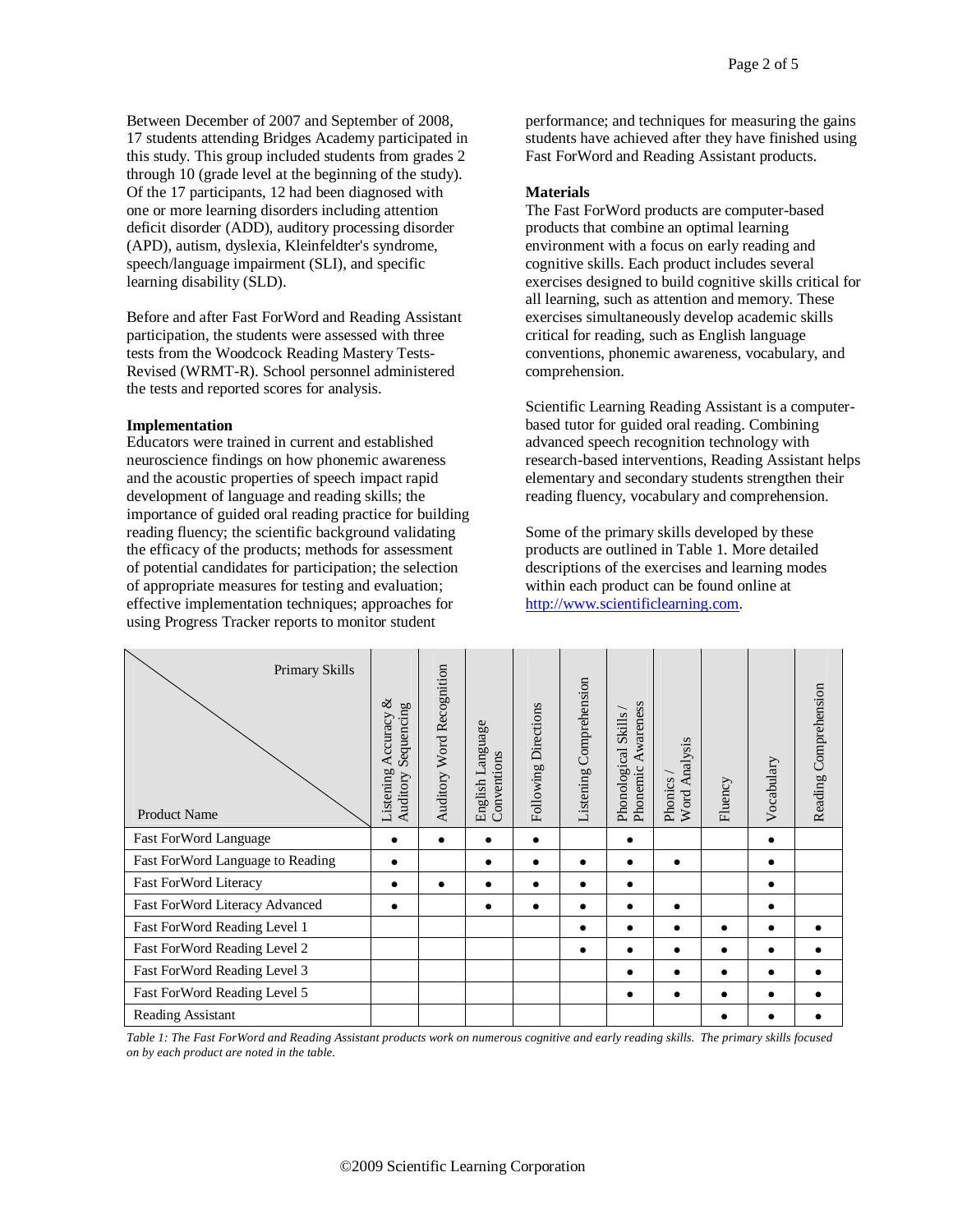#### **Assessments**

Before and after Fast ForWord participation, student reading skills were assessed with the Woodcock Reading Mastery Tests-Revised (WRMT-R).

#### **Woodcock Reading Mastery Tests-Revised (WRMT-R)**:

The Woodcock Reading Mastery test is a standardized, individually administered measure of several important aspects of reading ability. This comprehensive battery is normed for children from kindergarten through college level, as well as adults. The following tests were used in this study:

- –**Word Identification** measures skill in reading isolated words.
- –**Word Attack** measures skill in applying phonemic decoding and structural analysis to unfamiliar words.
- –**Passage Comprehension** measures skill in reading a short passage and identifying a missing key word.

#### **Analysis**

Scores were reported in terms of standard scores and grade equivalents for the Woodcock Reading Mastery Tests-Revised (WRMT-R). Standard scores were used for all analyses. For descriptive purposes, results are also reported in terms of grade equivalents.

Seventeen students had scores from before and after participation available for analysis. Their scores on the three tests were analyzed using a repeated measures multivariate analysis of variance (MANOVA). A pvalue of less than 0.05 was used as the criterion for identifying statistical significance.

# **RESULTS**

## **Participation Level**

Research conducted by Scientific Learning shows a relationship between product use and the benefits of the product. Product use comprises content completed, days of use, and adherence to the chosen protocol (participation and attendance levels). During the study period, the Bridges Academy elected to use the 30-, 40-, 50-, and 90-Minute protocols for the Fast ForWord products. These protocols called for students to use the product for 30 to 90 minutes a day, five days per week, for four to sixteen weeks. In addition, students generally used the Reading Assistant product for 20 to 30 minutes per day, five days per week, for the duration of the study. Detailed product use for study participants is shown in Tables 2 and 3.

| Product                           | Number<br>of<br><b>Students</b> | Days<br>Participated | Number of<br>Calendar Days | Percent<br>Complete | Participation<br>Level | Attendance<br>Level |
|-----------------------------------|---------------------------------|----------------------|----------------------------|---------------------|------------------------|---------------------|
| Fast ForWord to Language          | 4                               | 29                   | 47                         | 74                  | 95                     | 96                  |
| Fast ForWord Language to Reading  |                                 | 85                   | 164                        | 52                  | 82                     | 83                  |
| Fast ForWord to Literacy          |                                 | 59                   | 112                        | 90                  | 92                     | 88                  |
| Fast ForWord to Literacy Advanced | 7                               | 50                   | 95                         | 82                  | 97                     | 86                  |
| Fast ForWord Reading Level 1      | 4                               | 28                   | 66                         | 93                  | 90                     | 91                  |
| Fast For Word Reading Level 2     |                                 | 18                   | 43                         | 100                 | 98                     | 86                  |
| Fast ForWord Reading Level 3      |                                 | 44                   | 84                         | 71                  | 91                     | 87                  |
| Fast ForWord Reading Level 5      | ◠                               | 71                   | 152                        | 45                  | 98                     | 81                  |
| Total                             |                                 | 86                   | 166                        |                     |                        |                     |

*Table 2. Usage data showing the number of students who used each Fast ForWord product, along with group averages for the number of days*  participated, the number of calendar days between start and finish, the percentage of product completed, the participation level, and the *attendance level. Total values reflect the average total number of days that students used products. Note: Many students used multiple products. Not all of the participation days shown here occurred during the study period, as most students began using these Fast ForWord products prior to the pre-test and/or continued using them after the post-test.*

| Product                  | Number of<br><b>Students</b> | Davs<br>Participated | <b>Minutes</b><br>per Day | Time on<br>Task | Words<br>Read | Reading<br>Rate<br>(WPM) | <b>Ouestions</b><br>Answered | Percent<br>Correct |
|--------------------------|------------------------------|----------------------|---------------------------|-----------------|---------------|--------------------------|------------------------------|--------------------|
| <b>Reading Assistant</b> | $\overline{\phantom{0}}$     | 30                   | າາ<br>23                  | 77%             | 22,089        | 99                       | 640                          | 84%                |

*Table 3. Usage data showing the number of students who used the Reading Assistant product, along with group averages for the number of days participated, minutes of product use per day, time on task (the percentage of total product use time spent in one of the product's learning modes, either reading aloud to the computer, listening to recordings, reviewing vocabulary, or answering comprehension questions), total words read (or re-read), reading rate in words per minute (WPM), number of comprehension questions answered, and the percentage of those answers that were correct.*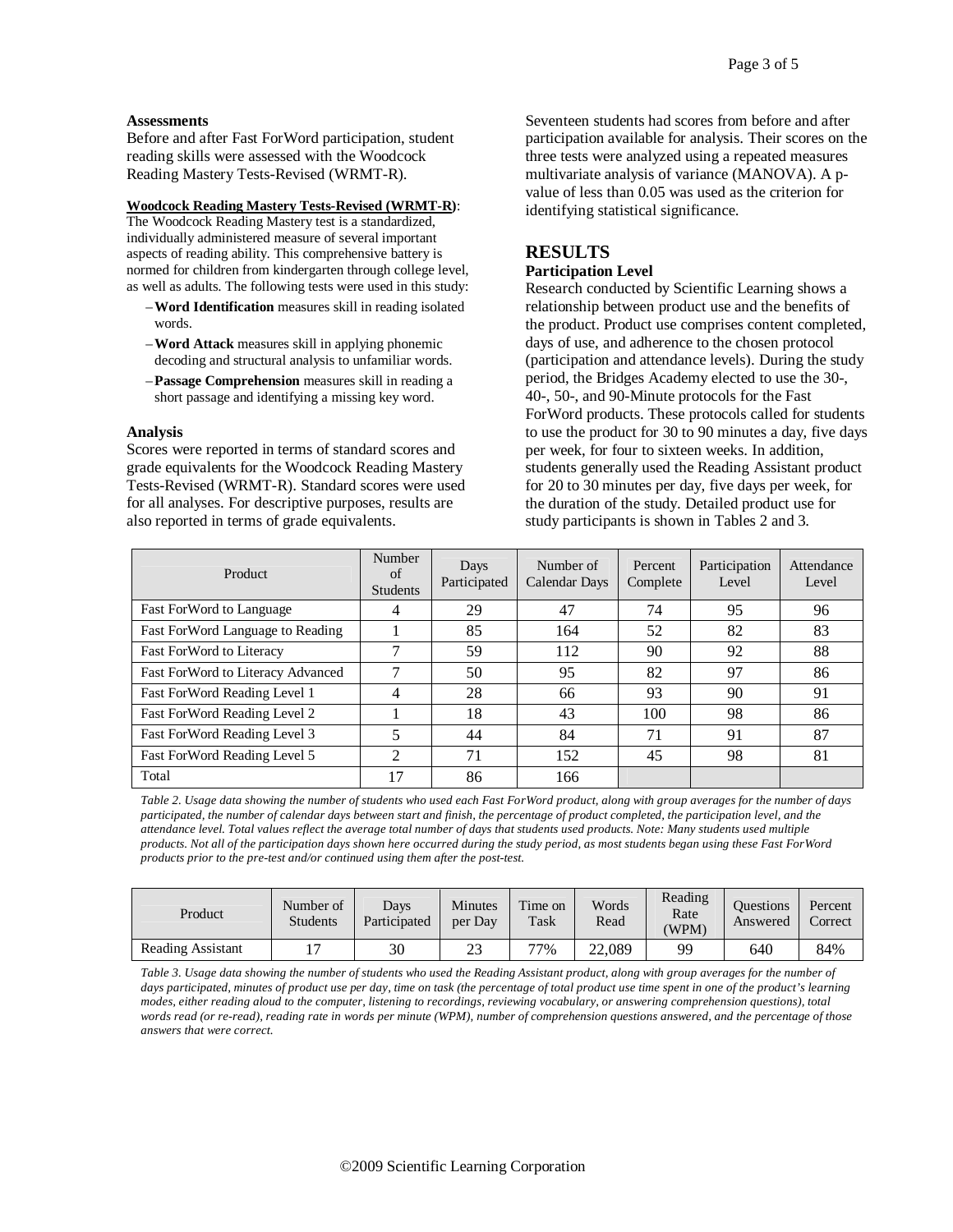#### **Assessment Results**

Seventeen study participants took the Word Identification, Word Attack, and Passage Comprehension tests of the WRMT-R before and after a period of using Fast ForWord and Reading Assistant products. Table 4 and figure 1 show the students' average scores for each subtest.

| <b>WRMT-R Subtest</b> | <b>Before</b> |           | After |           |  |
|-----------------------|---------------|-----------|-------|-----------|--|
|                       | Mean          | <b>SE</b> | Mean  | <b>SE</b> |  |
| Word Identification   | 90.5          | 2.81      | 93.1  | 3.19      |  |
| <b>Word Attack</b>    | 97.7          | 2.40      | 101.8 | 2.66      |  |
| Passage Comprehension | 88.8          | 2.82      | 92.5  | 2.51      |  |

*Table 4. Standard scores before and after using Fast ForWord and Reading Assistant products. Mean scores and standard errors are shown for 17 students who took three subtests of the Woodcock Reading Mastery Tests-Revised.* 



*Figure 1. A group of 17 students who used Fast ForWord and Reading Assistant products showed significant improvements in their reading skills.*

A MANOVA including all three tests showed significant effects for time and for test, but no interaction between time and test (Table 5). This result indicates that the students were stronger in some skill areas and weaker in others, yet they made similar improvements across all three reading measures. On average, study participants showed significant improvements in reading skills after Fast ForWord and Reading Assistant participation.

| WRMT-R      | df | <b>MANOVA-F</b> |
|-------------|----|-----------------|
| Test        |    | $13.22*$        |
| Time        | 16 | $12.25*$        |
| Test x Time |    | 0.269           |

*Table 5. Students made significant improvement in reading skills between the two test administrations. The students' overall performance differed by test, but the lack of a test by time interaction indicates that there were not significant differences between the improvements made on the tests. \*p<0.05.*

For descriptive purposes, the students' improvements are also shown in terms of grade equivalent scores. Students participated in the study for an average of three months. In this time, their average grade equivalent scores improved by more than a year on each of the three tests. The most dramatic improvement – one year and three months – was seen on the Basic Skills Composite, which combines the Word Identification and Word Attack tests (Figure 2).



*Figure 2. On average, students who used the Fast ForWord and Reading Assistant products significantly improved their Basic Reading Skills, exceeding expected gains given the duration of the study. Results from 17 students are shown.* 

## **DISCUSSION**

During the 2007-2008 school year, and a 2008 summer school session, 17 elementary, middle, and high school level students at Bridges Academy used the Fast ForWord and Reading Assistant products together and participated in the study reported here. At the beginning and end of the study, students were assessed with the Word Identification, Word Attack, and Passage Comprehension tests of the Woodcock Reading Mastery Tests-Revised (WRMT-R). Study participants made significant improvements across all three measures. These findings show that, at Bridges Academy, an optimal learning environment coupled with a focus on cognitive skills, early reading skills. and guided oral reading can help students rapidly improve their reading skills.

### **CONCLUSION**

Language and reading skills are critical for all students, impacting their ability to benefit from instruction, follow directions and participate in class discussions. After combined use of Fast ForWord and Reading Assistant products, students at Bridges Academy made significant gains in their reading skills. This suggests that using the Fast ForWord and Reading Assistant products strengthened the students' foundational skills and better positioned them to benefit from the classroom curriculum.